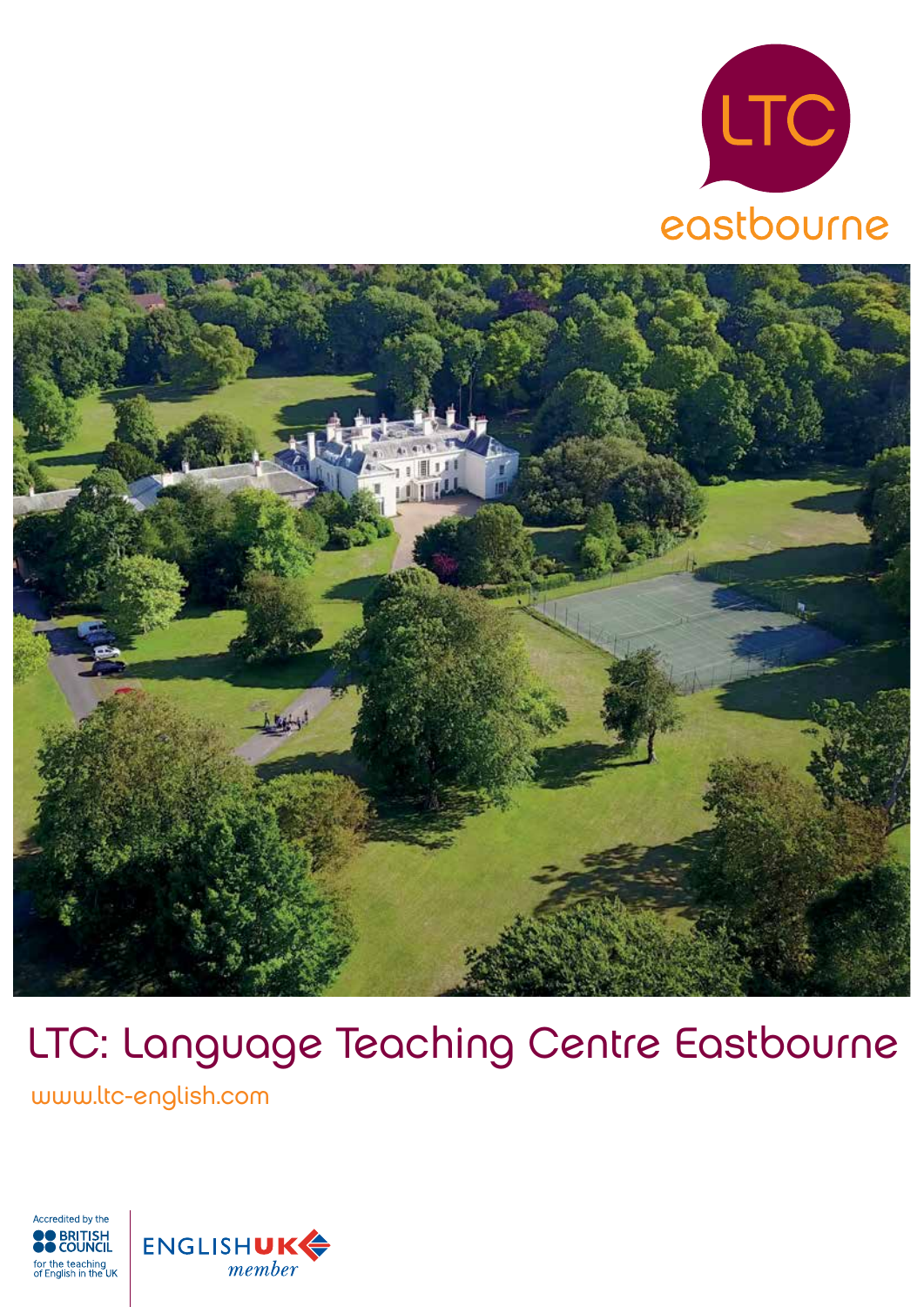

#### LTC Fact File:

Established: 1954 Number of classrooms: 25

#### **Facilities**

- 10-hectare garden
- Tennis courts, football pitch
- Baseball, basketball, badminton
- Table tennis
- Piano
- Library and study centre
- Computer room and WiFi
- Dining hall

#### Location

- Distance from town centre - 15 minutes' walk
- Distance from shops & cafes - 10 minutes' walk
- Bus stops 10 minutes' walk
- Train station 15 minutes' walk
- National coach station 20 minutes' walk

## English Your Passport to the World

Whether you want to improve your exam results, get a better job or travel and make international friends, English is the key to achieving your dreams.

What better way to learn English than by immersing yourself in England, the home of the English language?

At LTC we aim to offer you the best language learning experience possible, both inside and outside the classroom. We want you to always remember the fantastic time you had at LTC.

## Our School

LTC was established in 1954 and is set in a beautiful 18th century mansion that was once home to the Dukes of Devonshire. Its distinctive atmosphere takes you back to aristocratic England.

The school is located in a private 10-hectare garden with tennis courts and a seven-aside football pitch. It is just a 15-minute walk from the centre of Eastbourne.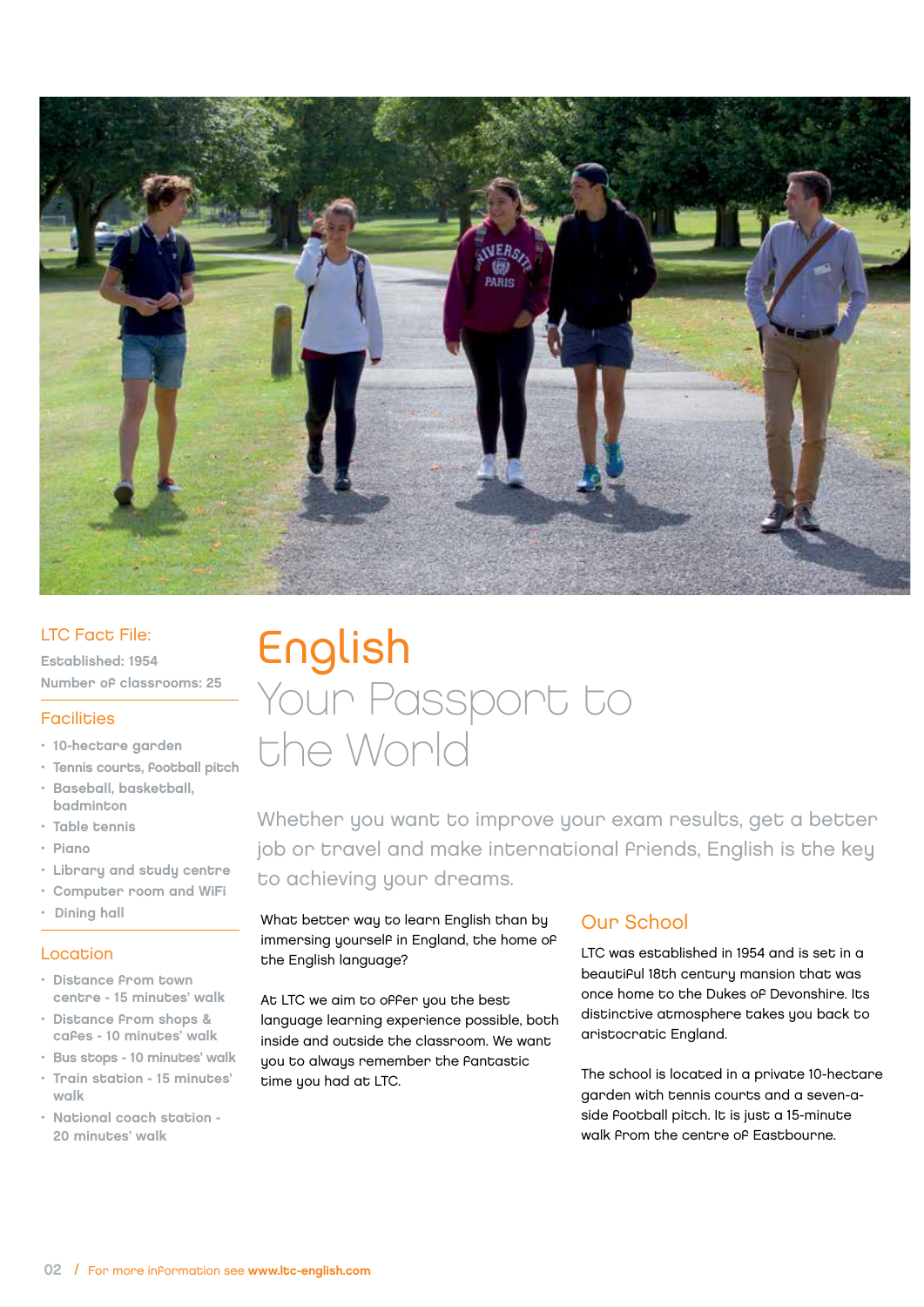



## Eastbourne A Beautiful Place to Learn English

Located in Sussex along 'the sunshine coast', next to the world famous South Downs, Eastbourne is one of the sunniest parts of Britain and a fast-growing town of over 90,000 residents. With shops, cafes and restaurants, picturesque villages and London only 90 minutes away, there is something for everyone to enjoy.





#### Eastbourne Fact file

Multiple award winning resort with over four million visitors a year

Everything in the town centre is within easy walking distance

Surrounded by world famous countryside including the South Downs, Beachy Head and Seven Sisters Country Park

Just 90 minutes by train from London

Only one hour from Gatwick Airport and two hours from Heathrow

### Useful Websites

www.visiteastbourne.com www.lovesussex.com www.sevensisters.org.uk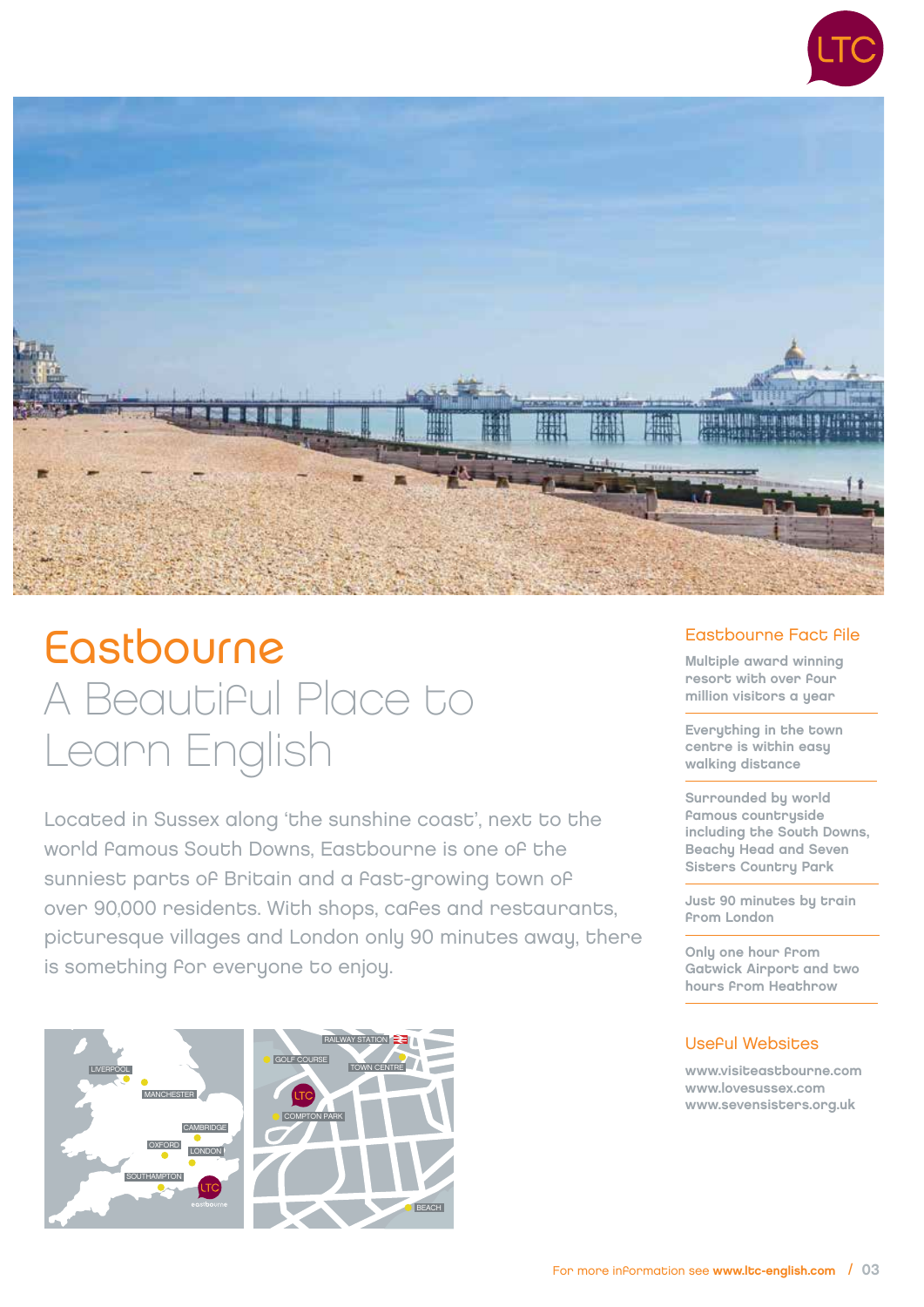

## Courses for Adult Students

#### Adult Programmes Key Points

- Classes offered from elementary to advanced (strong A1-C1)
- All lessons are 45 minutes
- Maximum 12 students per class
- Minimum age 16
- Median age 22 (20 in the summer)
- Our schools have special arrangements for the care of students under 18
- General English classes start on any Monday (except public holidaus)
- Minimum course length one week
- Maximum length 48 weeks

#### What's included:

- Welcome pack<br>■ Orientation
- Orientation<br>■ Loan of cou
- Ortencación<br>■ Loan of coursebook/s<br>■ Monthlu tutorials
- Monthly tutorials
- Regular assessment of progress
- Certificate of Attendance
- Leaving Report

Our school offers a range of flexible courses covering topics such as General English, IELTS and Cambridge Exam Preparation, Communication Skills and Business English. These courses can be shorter or longer, depending on what you need.

Over many years our adult courses have helped students to:

- Increase their confidence and fluency
- Improve their overall English level
- Gain places at universities
- Develop career prospects
- Obtain internationally recognised qualifications

### General English Courses

You will learn English for international communication. We emphasise listening, speaking and vocabulary to develop confidence and fluency as well as writing skills and grammatical knowledge. There are regular assessments and individual tutorials to help you progress.

All levels from elementary to advanced (strong A1-C1).

#### General English Standard Course Mornings 15 hours per week (20 lessons)

This economical option gives time in the afternoons to do personal study or relax with friends and explore Eastbourne.

#### General English Plus

#### Mornings and Afternoons 21 hours per week (28 lessons)

You study every morning and have afternoon lessons Monday to Thursday. In the afternoons you can choose Communication Skills, Business English or IELTS Exam Preparation.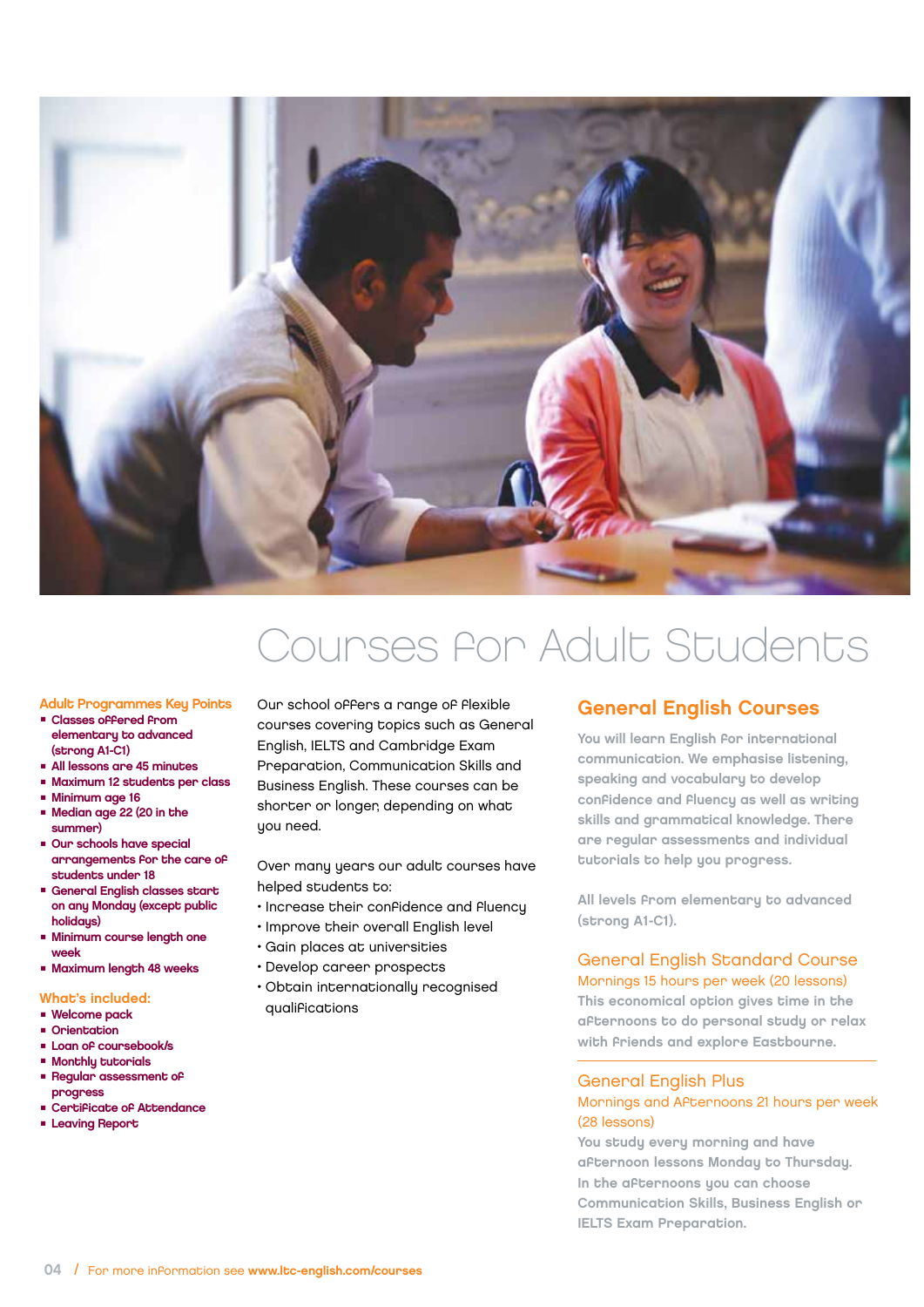

### Exam Preparation Courses

We offer exam courses for the most important international examinations. You can move from General English to an exam course at no extra cost when you are a suitable level, subject to availability.

#### General English + IELTS Exam **Preparation**

General English in the mornings and afternoon classes that focus on the skills and strategies necessary for the IELTS exam. Minimum level: intermediate (B1)

#### Cambridge First Exam Preparation (FCE)

You will do work on exam skills and strategies plus targeted practice for Cambridge First.

Level: upper intermediate (B2) only

### Parent and Child

This summer programme provides English courses during the week for both parent and child, and leaves space for you to enjoy the weekend as a family.

Minimum level: elementary (strong A1)

### Individual Tuition

A course designed specifically for you and your particular needs.

You can combine individual tuition with General English or Exam Preparation classes. Minimum level: beginners (weak A1)

### English + Work Experience

A range of work experience programmes in a variety of different industries. EU, EEA, Swiss and Youth Mobility visa students only. Minimum level: intermediate (B1)

"If you want to improve your English, make new friends, have fun, visit great places, you should come to LTC" Dominika, Poland

"I don't want to leave this place. This is the school of my dreams, I love everything about LTC" Wanarat, Thailand

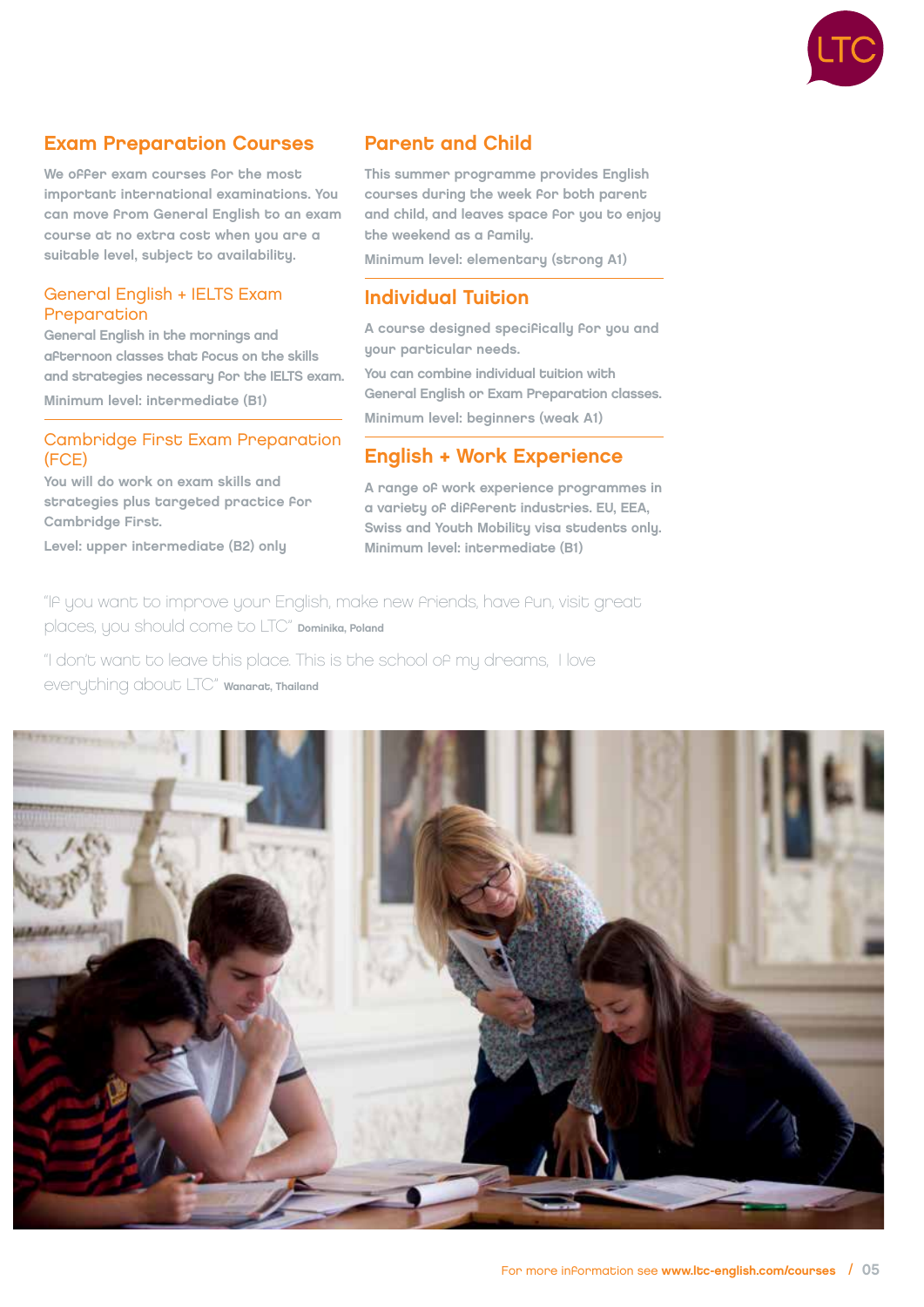







## Summer School for Younger Students (age 10-17) See www.ltc-english.com/summer-school

Our Summer School combines a holiday and an international experience with an English language course that aims to increase confidence in English.

We offer a safe, convenient location, lessons taught by suitably qualified teachers, a varied activity and excursion programme and caring staff who are trained to look after younger students.

Our programmes are designed to help young people increase confidence, fluency and motivation in English both inside and outside the classroom in a relaxed and secure environment.

#### Summer School Key Points

- Age range: Standard course 10-17 years old, Semi-Intensive course 14-17 years old
- Average age of students is 14-15
- A safe, convenient location
- Facilities include free WiFi, computers, dining hall, tennis courts, football pitch, baseball, basketball, badminton and a 10-hectare garden
- Accommodation: shared residential dormitories (age 10-16) or shared homestay (age 13+)
- A relaxed and secure multinational experience with a great atmosphere
- All levels From beginner to advanced
- Courses From June to August
- Lessons every morning Monday and Friday, plus two afternoon lessons per week for the semi-intensive course
- A full programme of afternoon and evening activities with a full-day excursion every Saturday
- Over 30 years of experience caring for young learners
- Lessons may take place in classes outside the school

## Year Round Group Courses

For more information see www.ltc-english.com/groups

We offer special group packages throughout the year and welcome the opportunity to plan a programme for you.

Most group courses include morning lessons plus a programme of social and cultural activities and excursions. Other possibilities include: English plus Work Placement, English plus a specialised option such as exam preparation, teacher development, Shakespeare or Trinity College exams.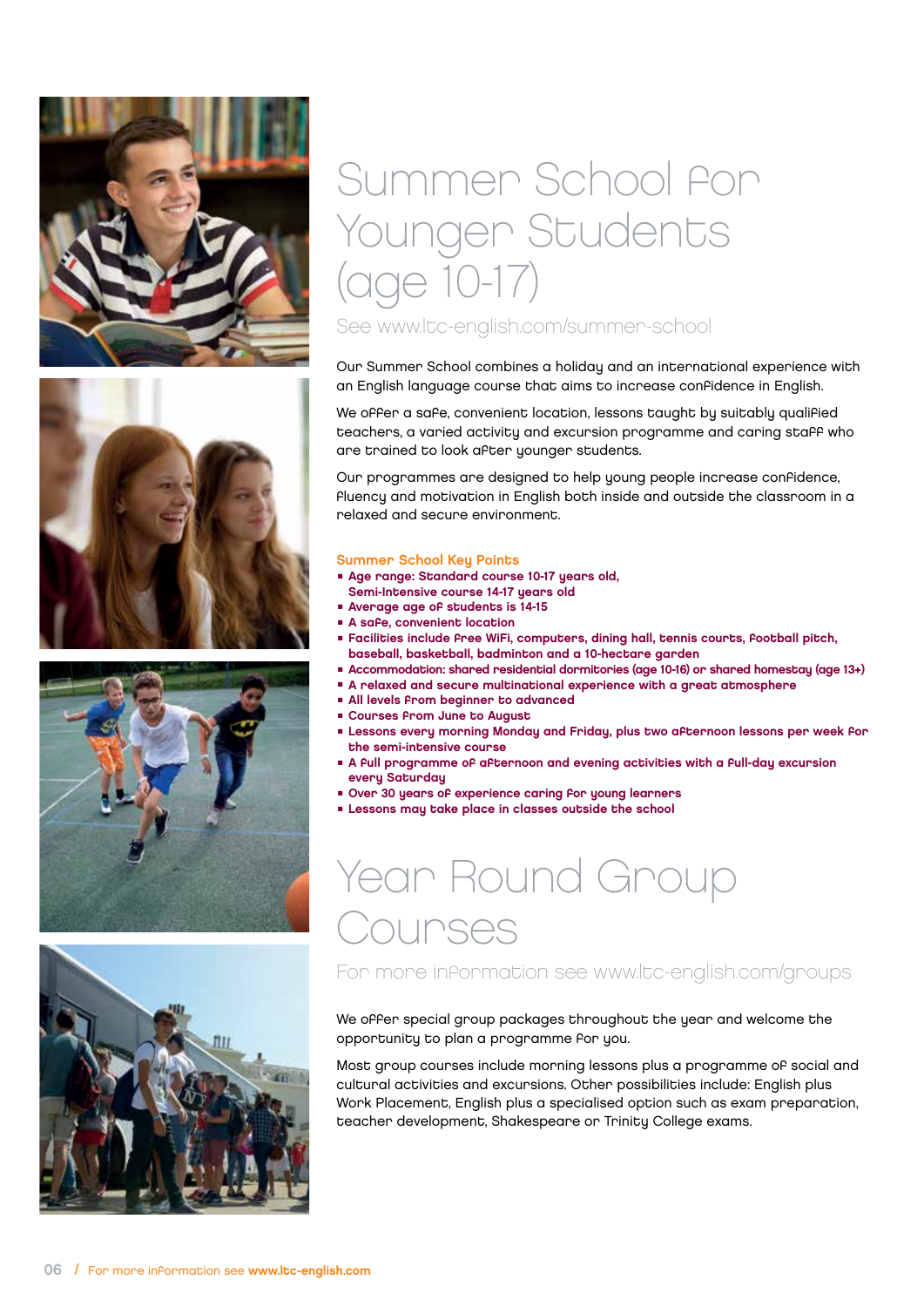

## Accommodation

See Dates and Fees or www.ltc-english.com/accommodation

### **Homestay**

This is a great way to practise your English outside the classroom and learn about life in England. We have many years' experience of finding suitable homestay for our students and our full-time Accommodation Officer checks every homestay provider and personally monitors student feedback to ensure you have the best possible experience.

#### Private Homes

In busy periods, adult students may be placed in private homes rather than homestay. The difference is that in private homes there are more than four students living in the house. Please tell us if you do not wish to stay in private home accommodation.

#### **Residence**

LTC has over 130 residential dormitory places for students aged 10-16. We welcome groups at any time of the year and individual students in the summer. Bous and girls stay in separate parts of the building and most bedrooms have four or five beds. Some rooms have more and one large room has up to 10 beds. All bathroom facilities are shared.

### Other Accommodation Options

Hostels, hotels, self-catering student houses and guest houses are also available. Please contact us for more information – we are happy to give advice.

## Student Life

Student life isn't just about studying – your learning continues outside the classroom. During your time at LTC we want you to get the most out of your stay and use your English in a relaxed environment. The school is your meeting point to make friends, share experiences and explore new sights together.

#### **Key points**

- Outings and events every week including sports, parties and competitions
- Evening activities accompanied bu teachers and staff
- A full programme of optional trips and excursions every weekend
- Trips round England and to Scotland and Ireland
- and some optional activities are not included in the fee for adult courses. We will always make it clear if there is an extra charge. Please check uour visa if you want to travel outside the UK.

Please note: Excursions

■ European trips at competitive prices